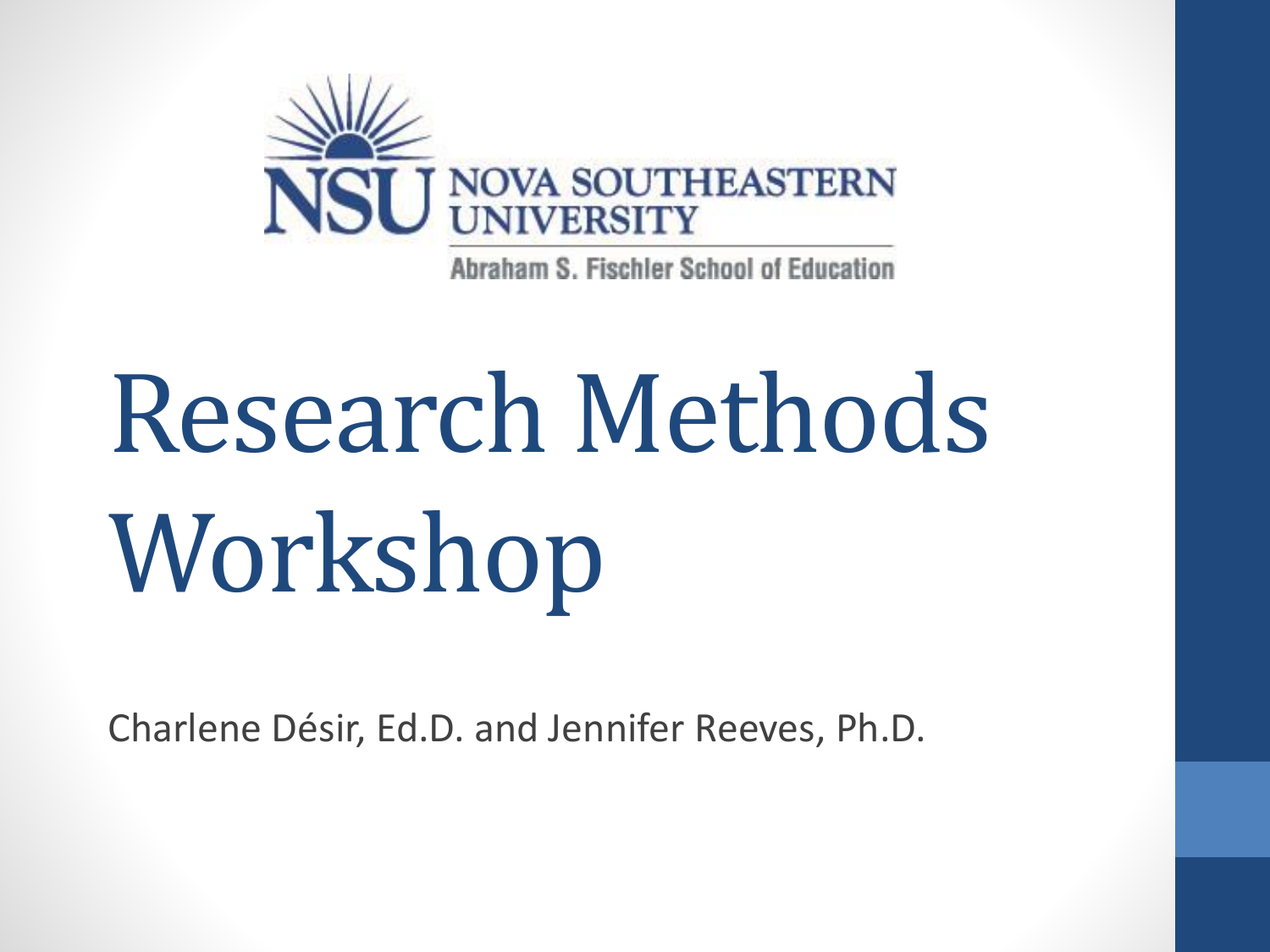### Research Paradigms

- •Quantitative
- •Qualitative
- Mixed Methods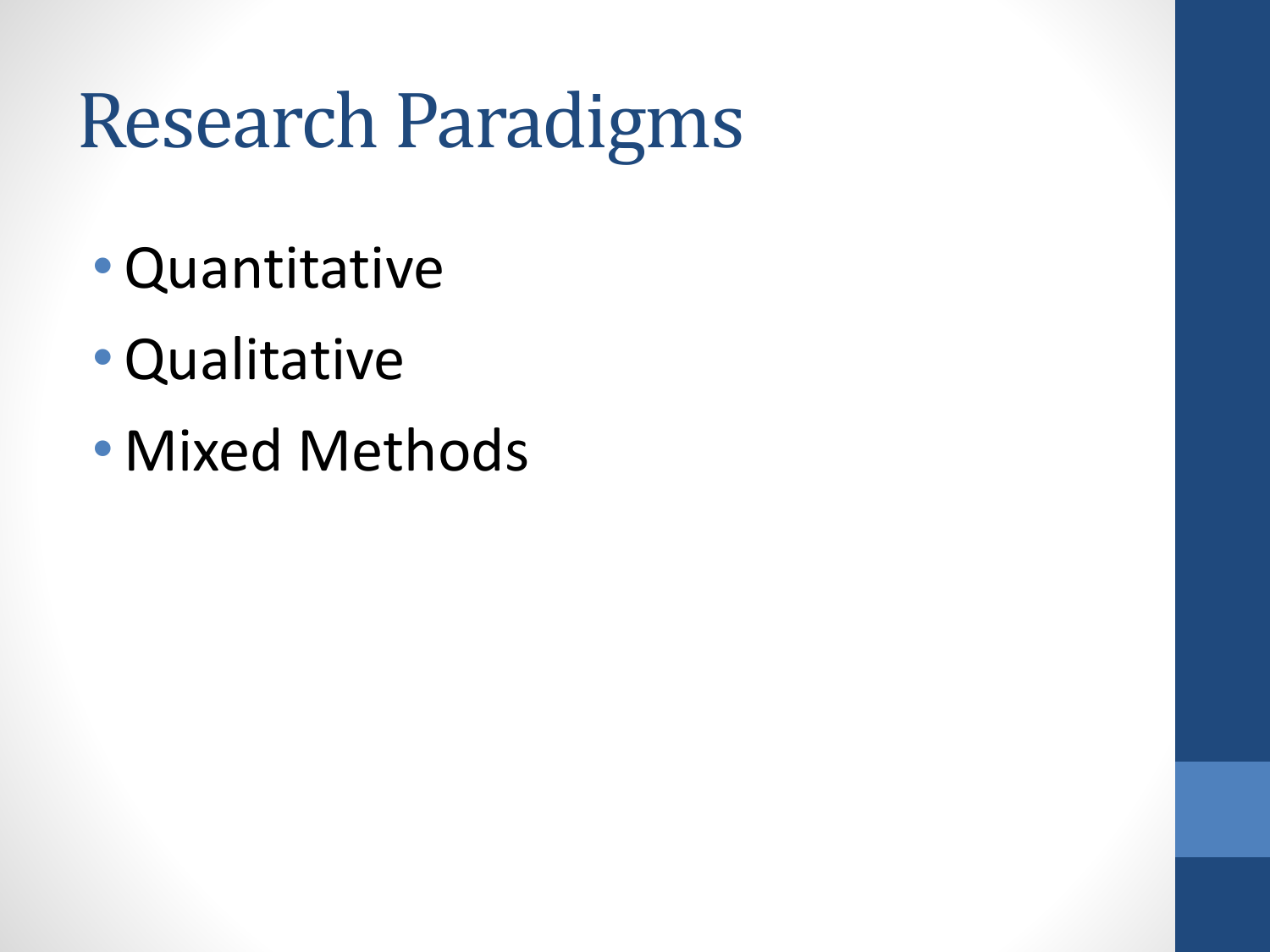#### Quantitative Research

• What is Quantitative Research?

• Example of a quantitative study?

• Example of a quantitative data collection method?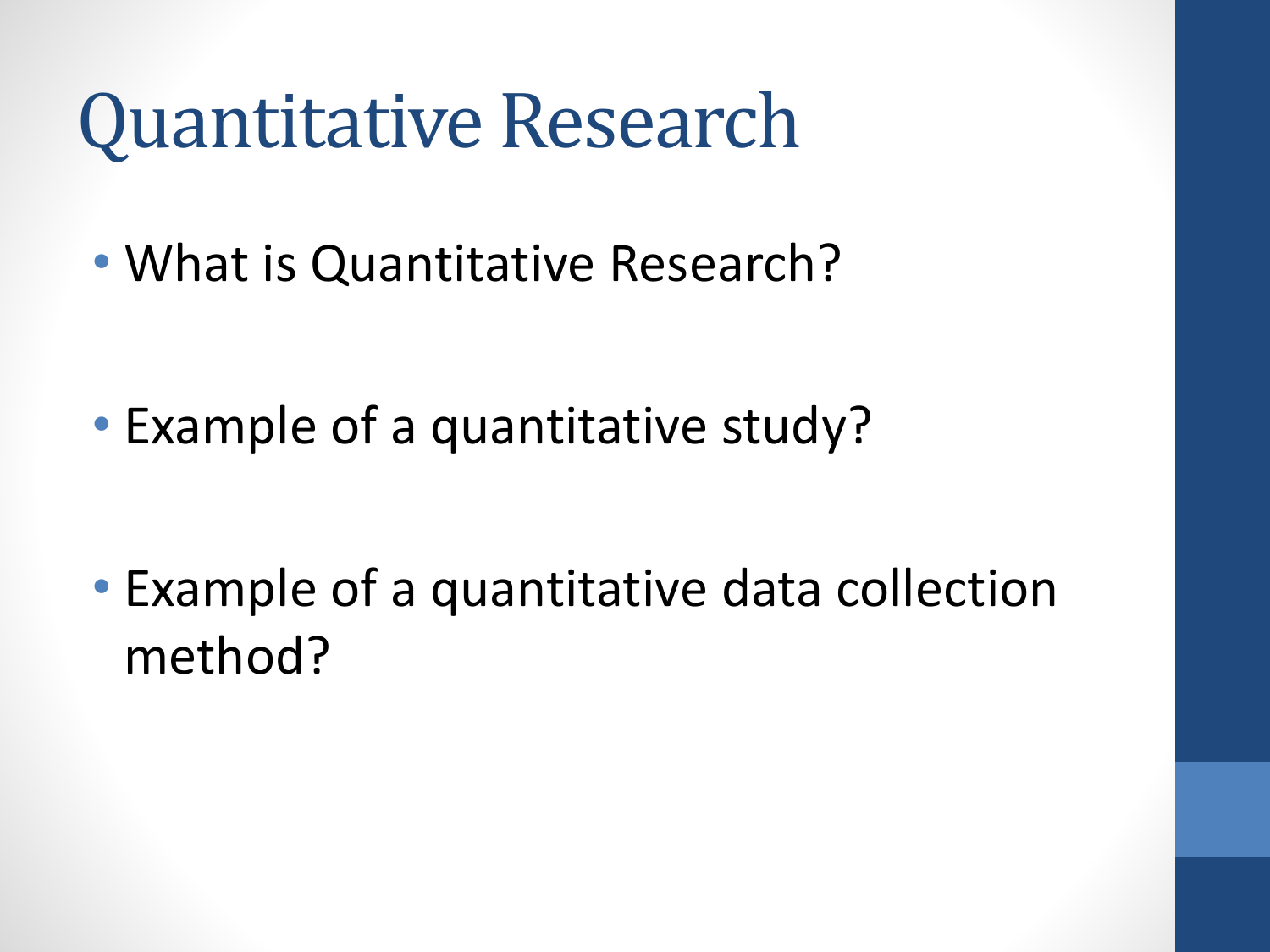#### Quantitative Research Designs

- Experimental Designs
	- True Experimental
	- Quasi-Experimental
	- Time Series
	- Single Subject
- Nonexperimental Research Designs
	- Survey Designs
	- Causal-Comparative
	- Correlational Designs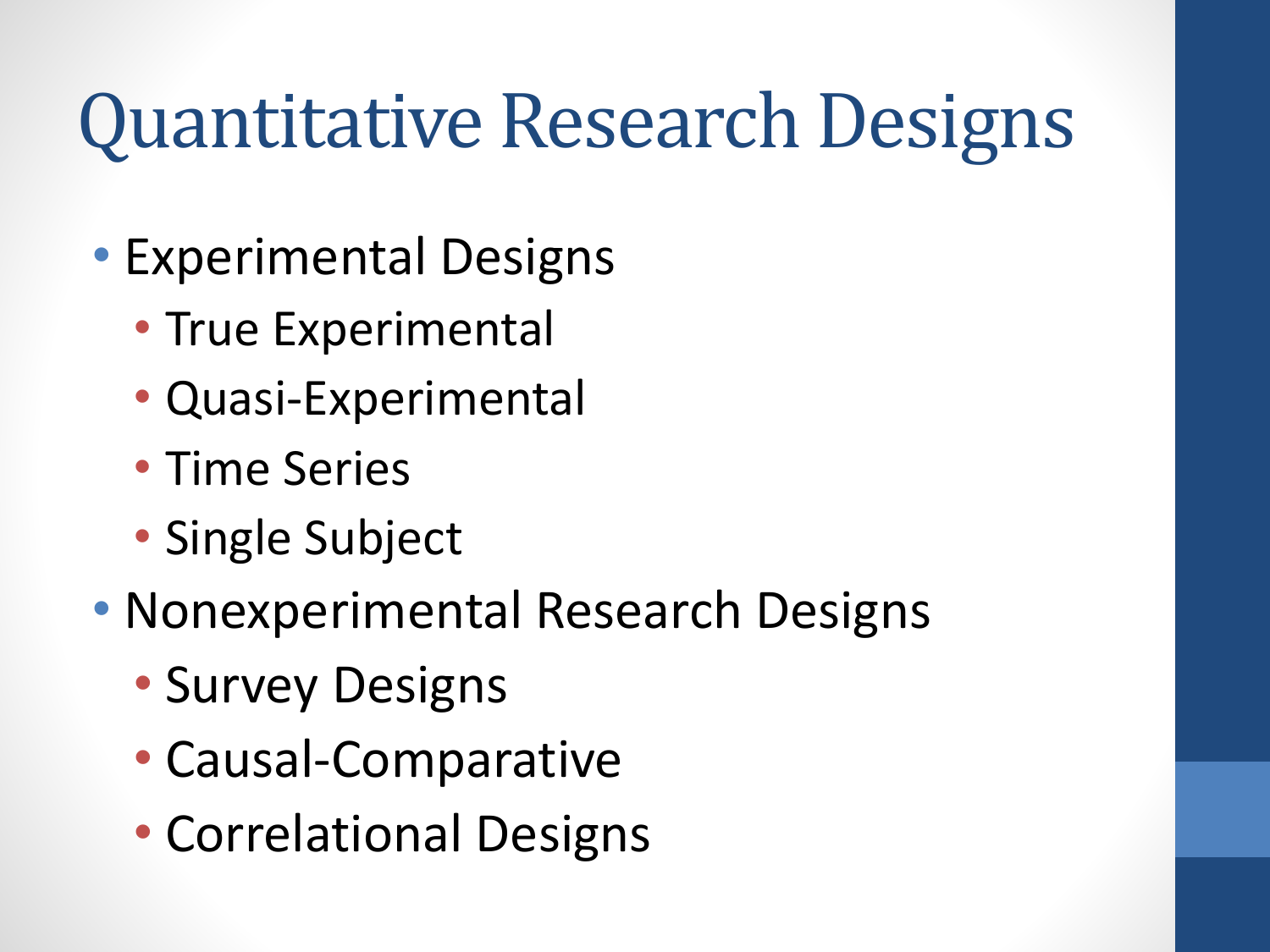#### Sample Quantitative Dissertation

*Implementation of Bal-A-Vis-X® Exercises and Its Effects on Kindergarten and First-Grade Students' Reading Skills*

• **Purpose**: The purpose of this study was twofold: to (a) **investigate how the implementation** of the Bal-A-Vis-X® program (i.e., a series of developmental movement exercises used daily) affects students' DIBELS scores, and (b) **examine the relationship** between the Brigance and the DIBELS' scores.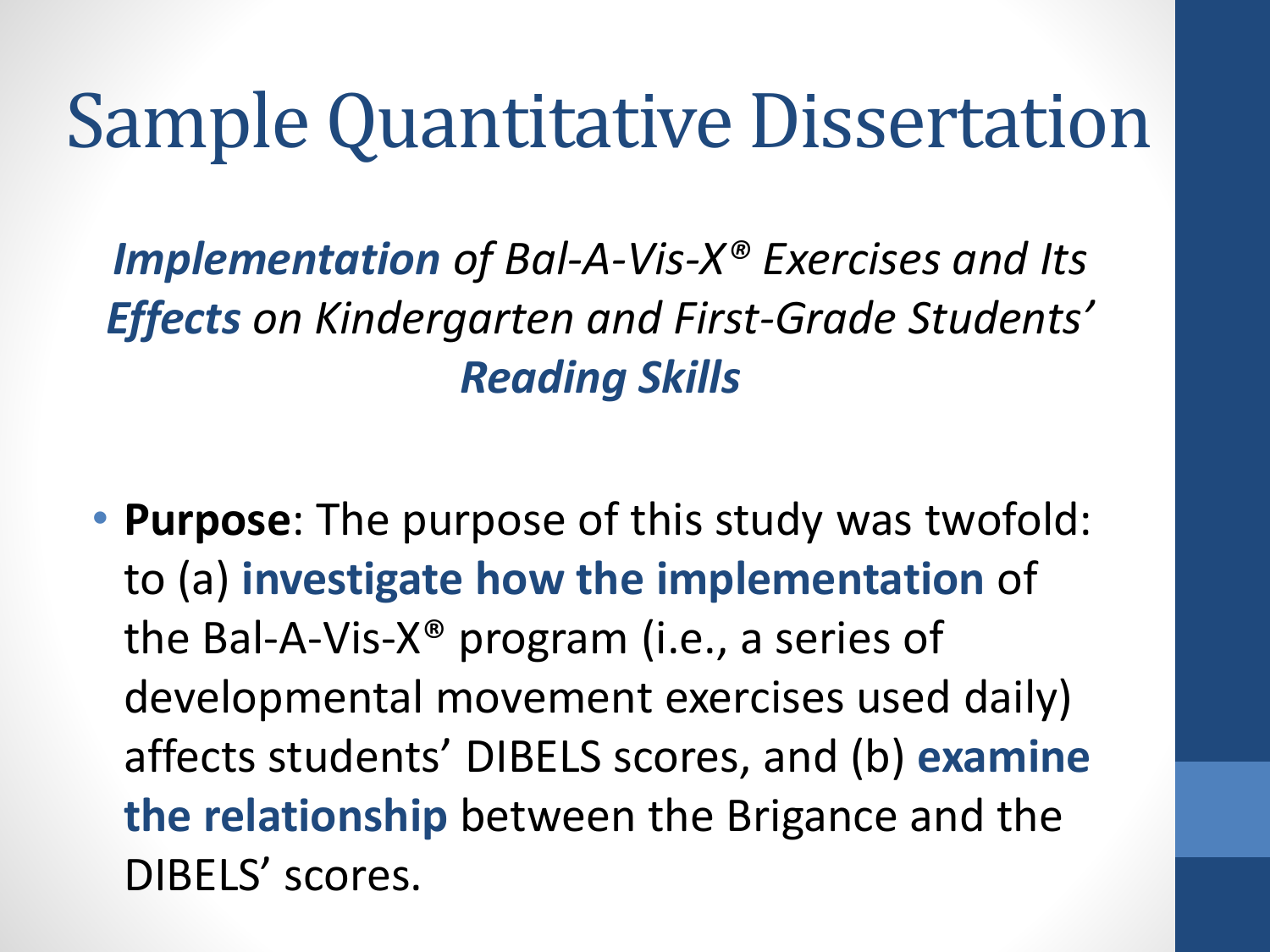## Quantitative Sample (cont'd)

- **Research Questions**
	- **1. How effective will the implementation**  of Bal-A-Vis-X® exercises be at improving kindergarten and first-grade students' DIBELS scores?
	- **2. What is the correlation** between kindergarten and first grade students' DIBELS and Brigance scores?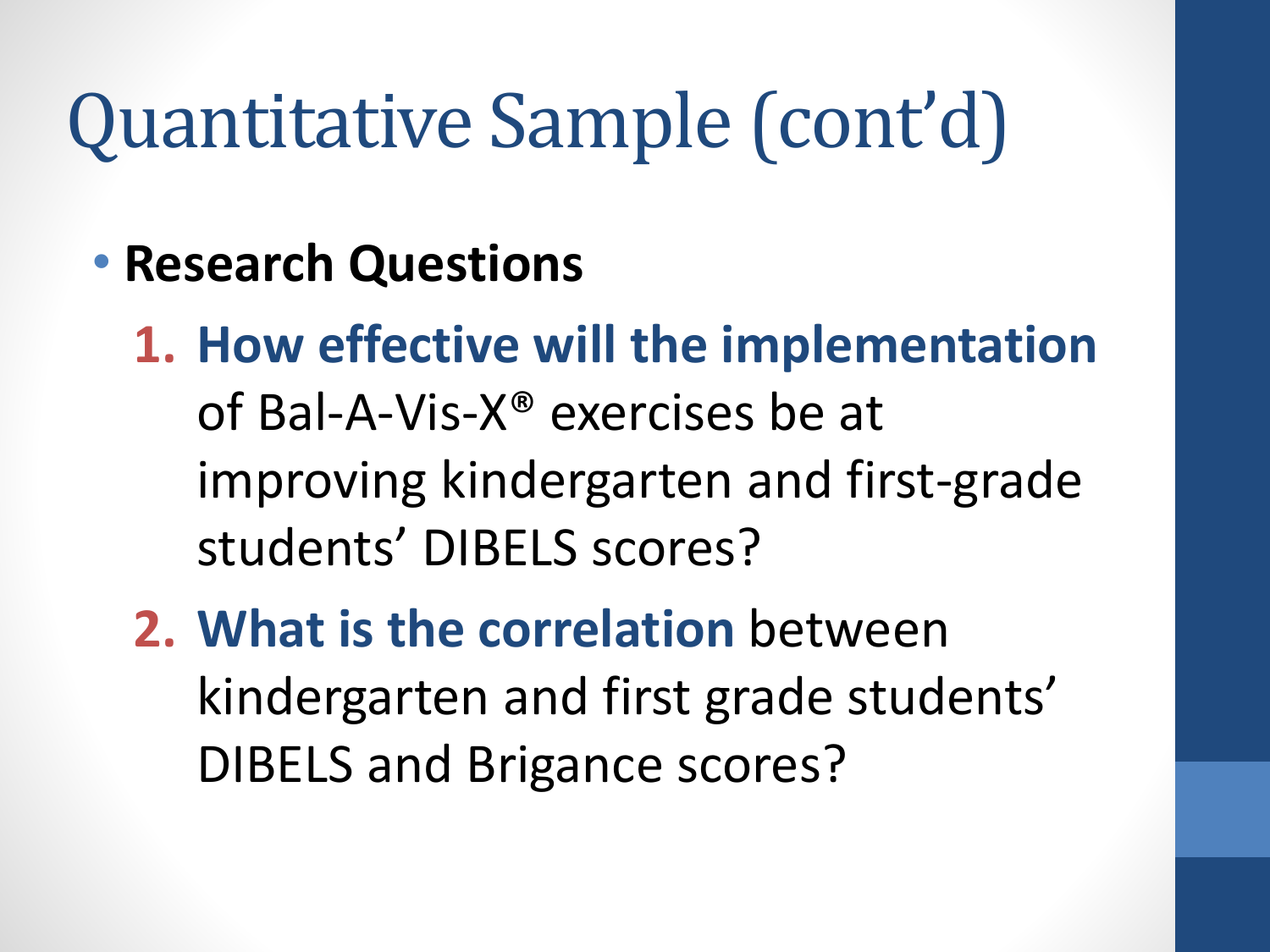## Quantitative Sample (cont'd)

- **Research Design**
	- **Experimental group**: Bal-A-Vis-X® exercises
	- **Control group**: no exercises
	- Participants: 2 Kindergarten and 2 first grade classes
	- **What type of research design is this?**
- **Data Collection Methods**
	- Fall DIBELS and Brigance **scores**
	- Spring DIBELS and Brigance **scores**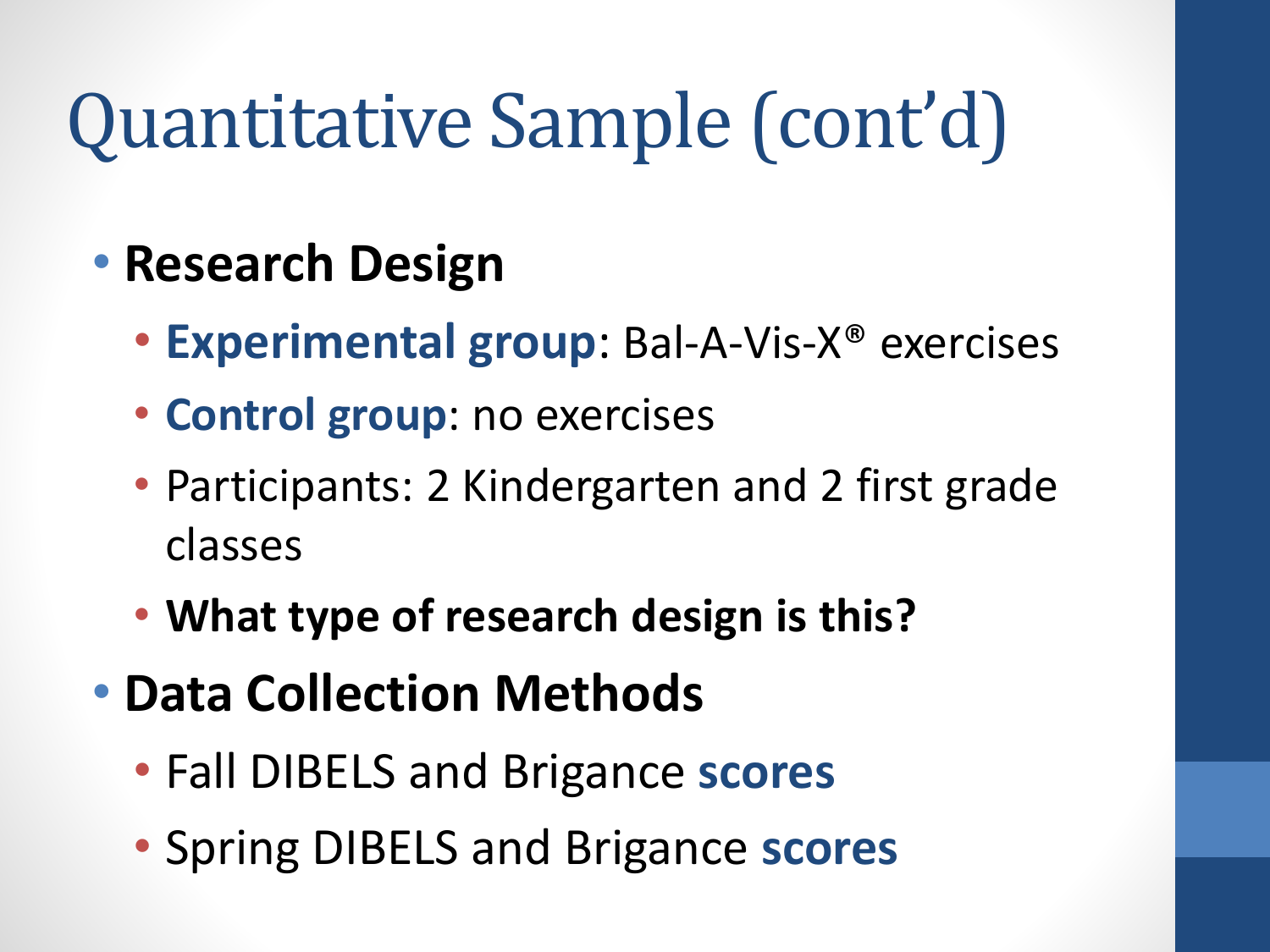#### Qualitative Research

• What is Qualitative Research?

• Types of Qualitative Studies and Data Collection?

• Example of a Qualitative Study?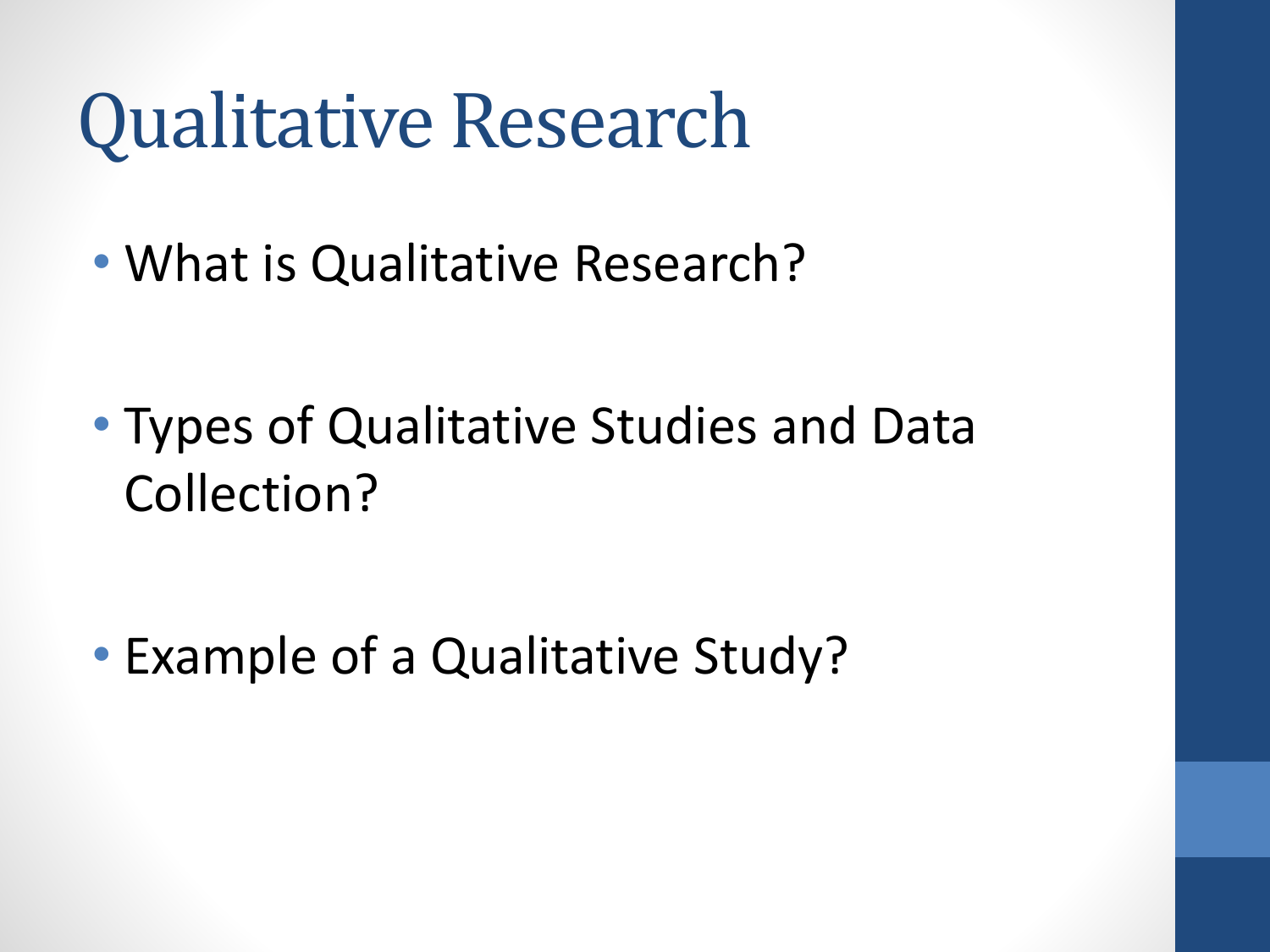## Defining Qualitative Research

- Describing, explaining and/or interpreting qualitative patterns.
- Naturalistic inquiry, discovery-oriented studies, learning perspectives of others, and study complex and natural phenomena.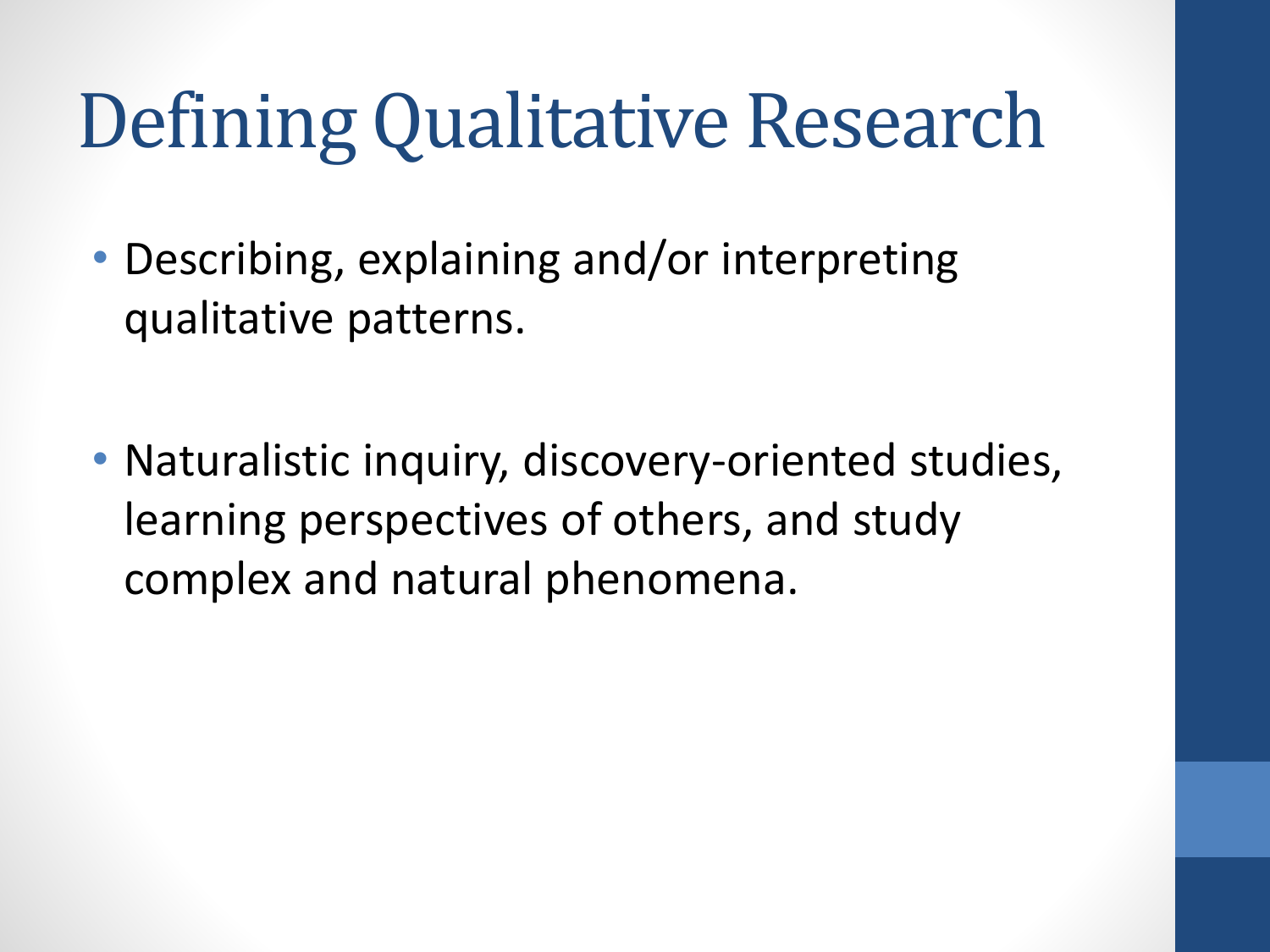### Not a Qualitative Study

- – Not a comparison
- – Not relating variables
- – Not proving hypotheses
- - Not measuring variables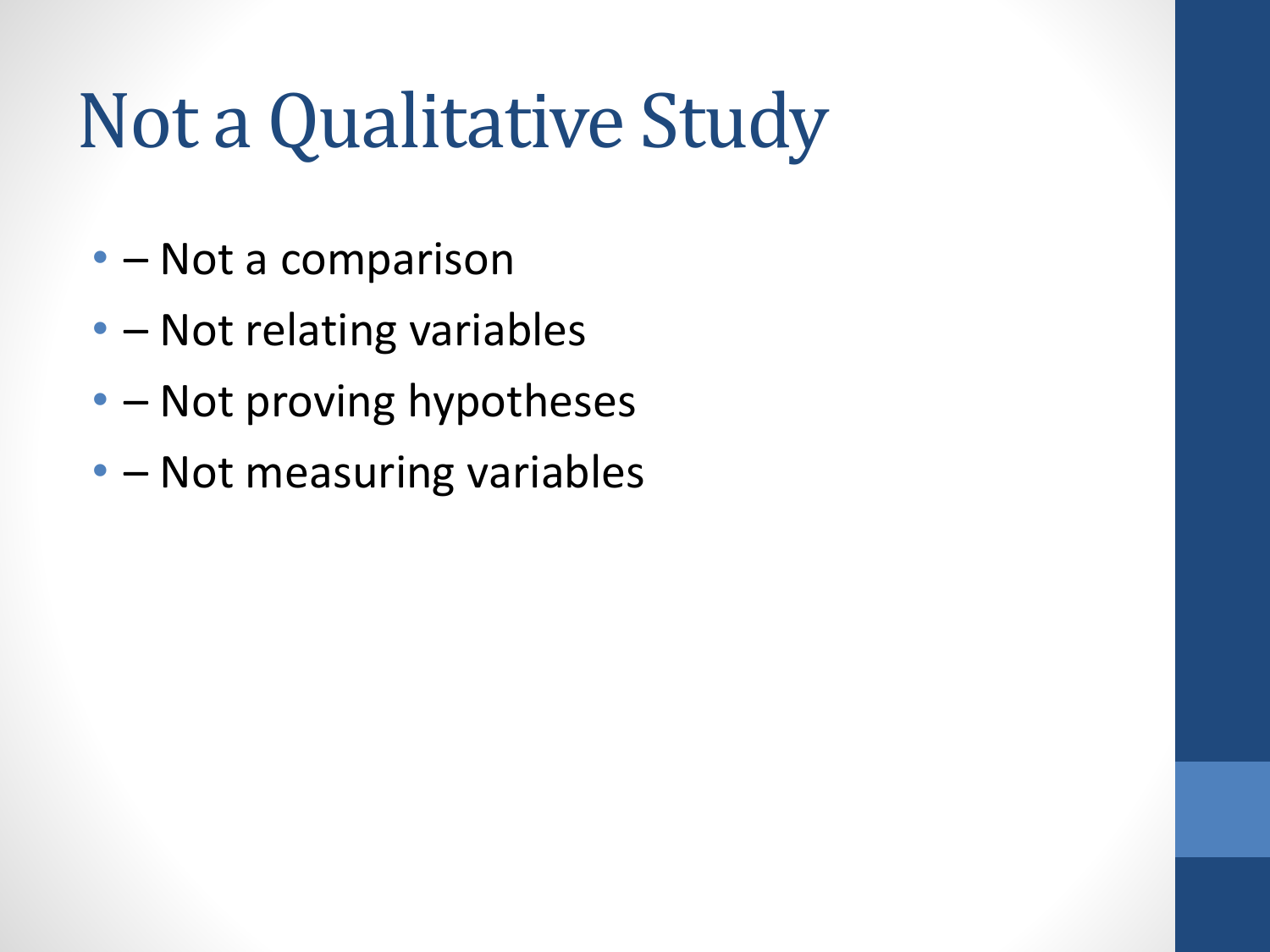### Avoid such words in Qualitative Study

- – "relate"
- – "influence"
- - "impact"
- - "effect"
- - "affect"
- – "cause"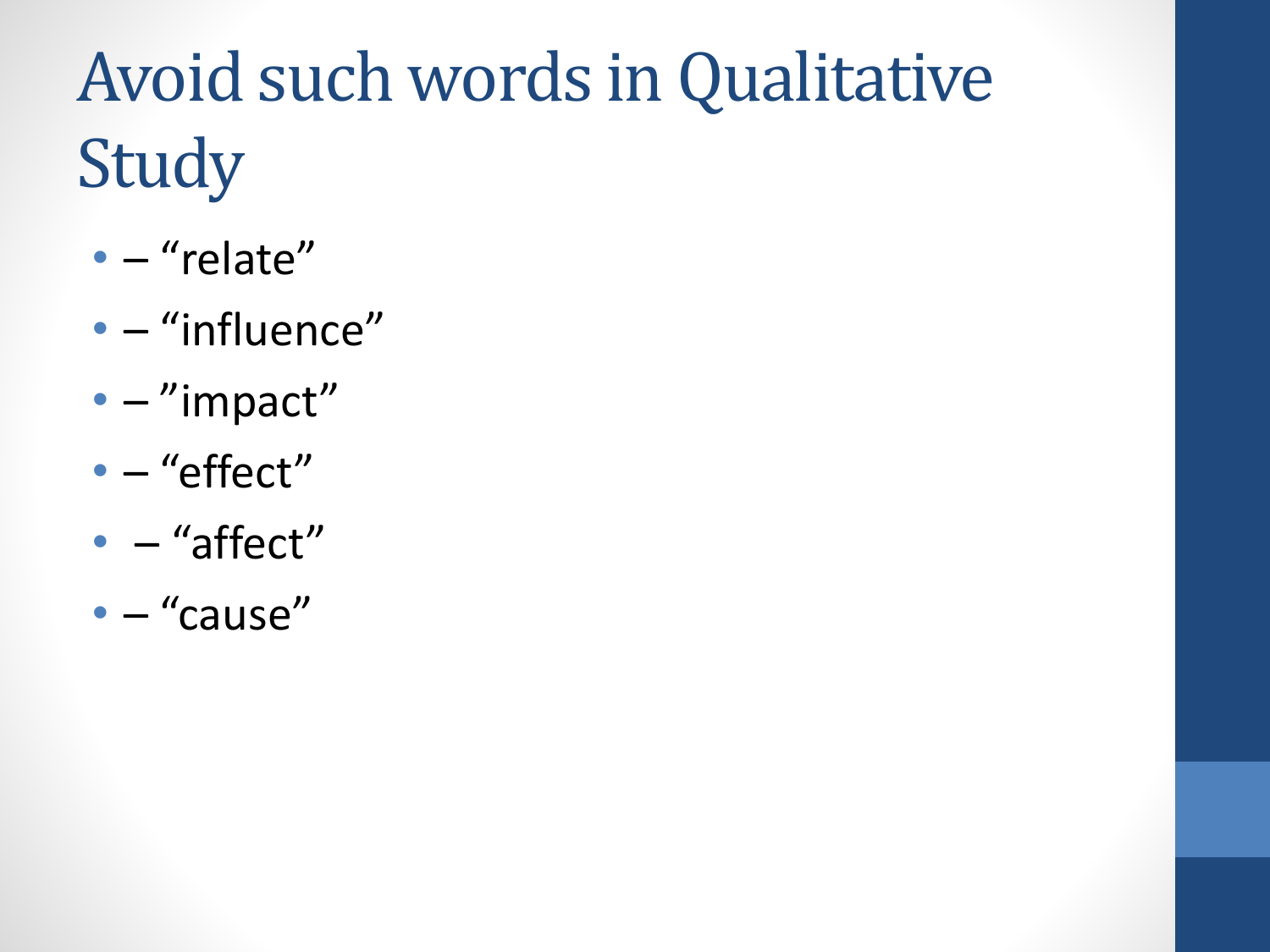## Qualitative Pre-Design Steps

- Hone your topic focus:
	- Who
	- What
	- Where
	- When
	- Why and
	- How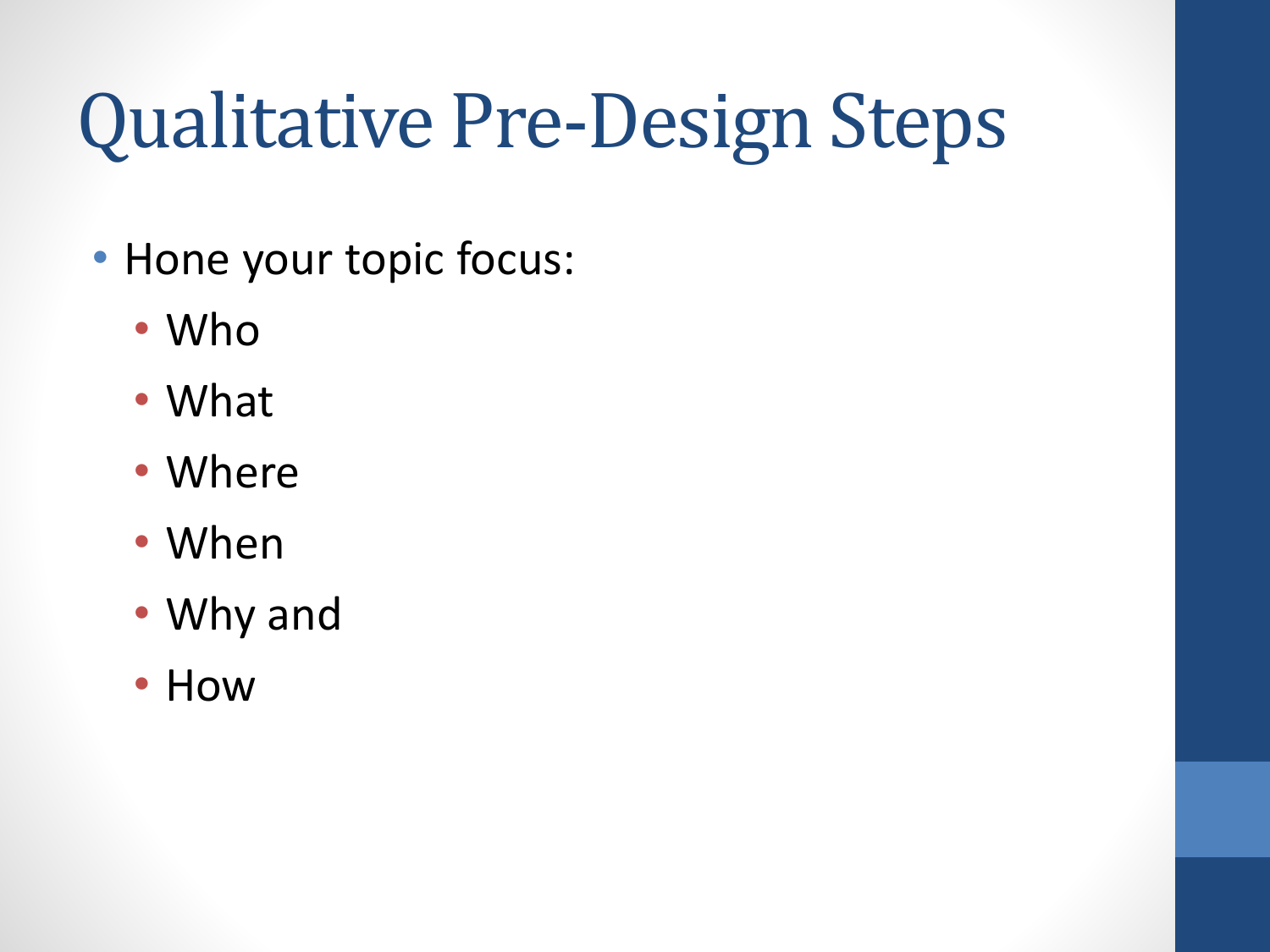## Qualitative Approaches

- Case Study
- Phenomenology
- Narrative
- Ethnography
- Grounded Theory
- Historical Studies
- Systematic Review of the Literature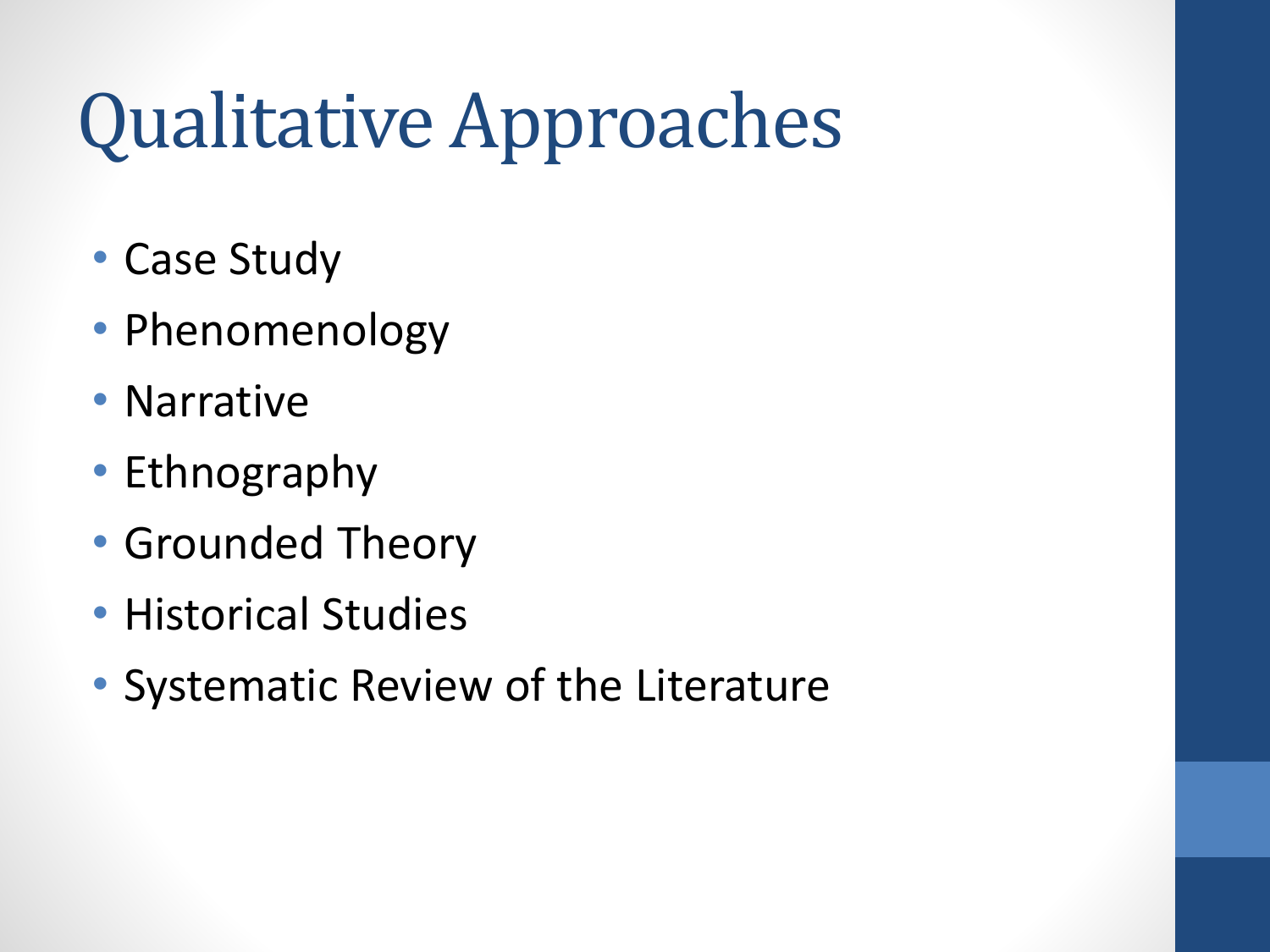#### Sample Qualitative Dissertation

Adjusting to Divorce: A Case Study of Older Hispanic Adults in South Florida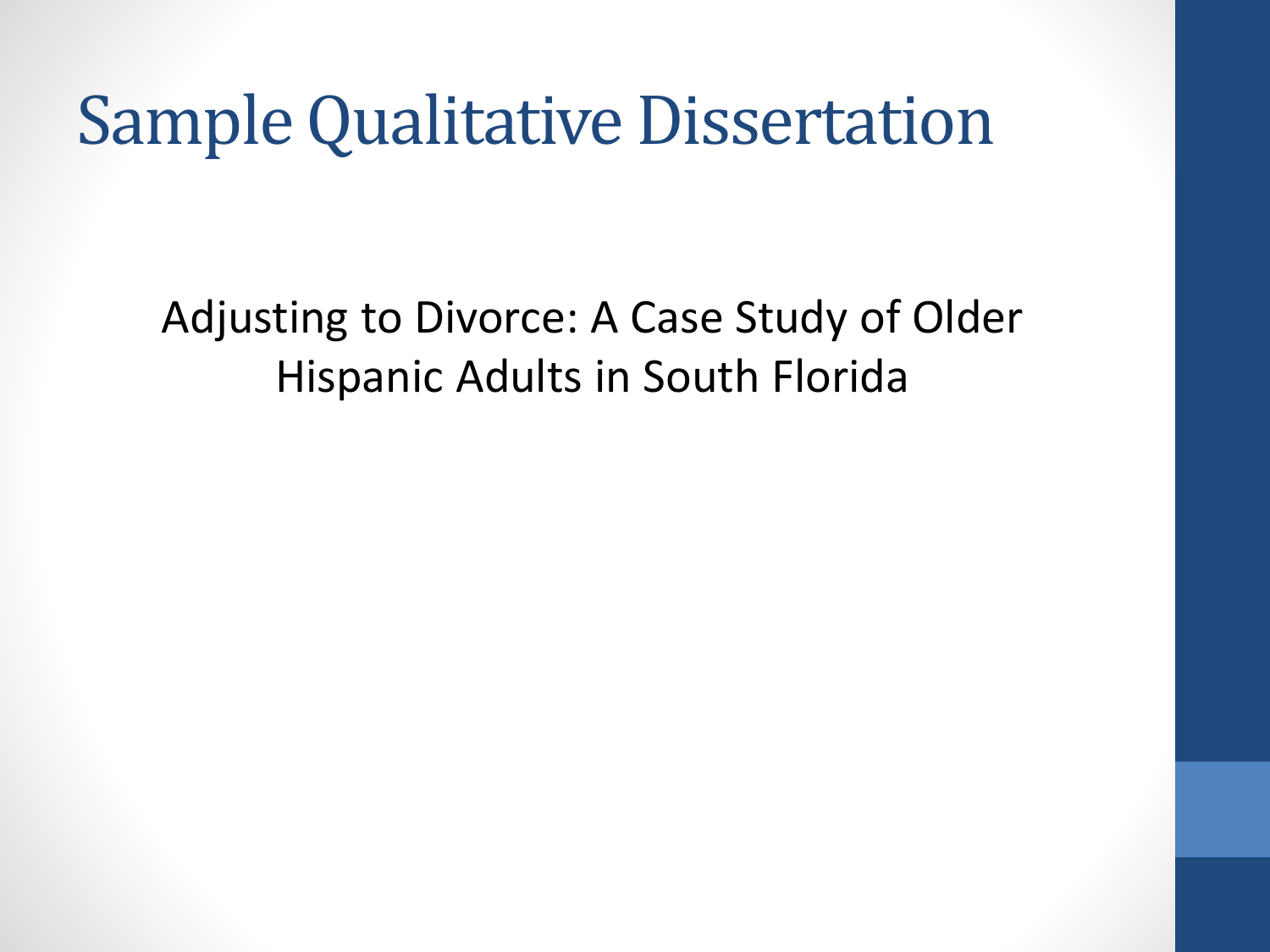#### Qualitative Purpose Concept Paper

The overriding purpose of this research study is to explore and increase understanding of the complex process of divorce as experienced by Hispanics who divorce in late-life. The main focus will be on these individuals' experiences, long term effects of the divorce several years after the event, and the coping mechanisms used throughout. The ultimate goal of this study is to provide insights and constructive suggestions for Hispanics who divorce late in life and after long-term marriages as well as for mental health professionals who work with this population.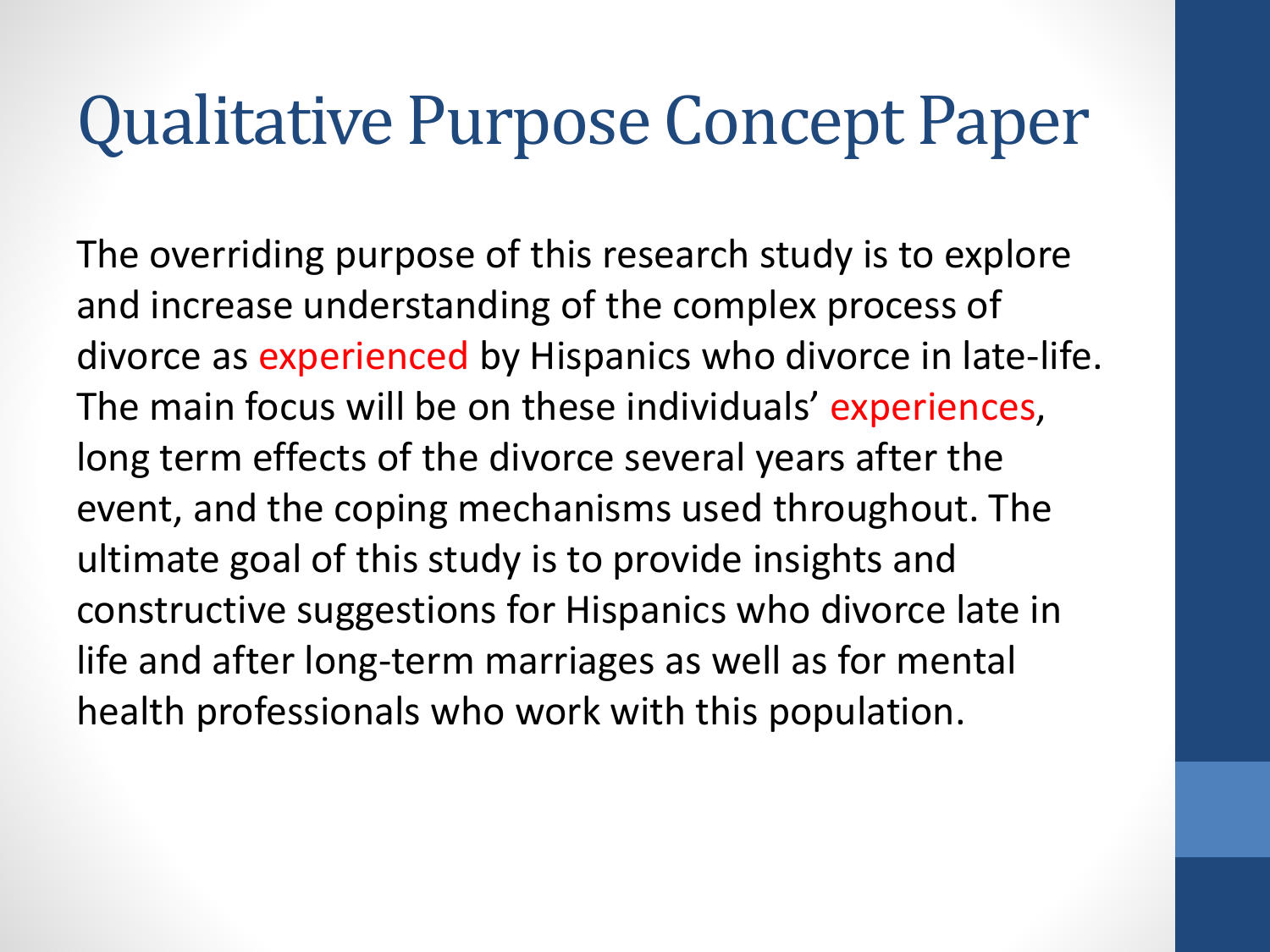## Qualitative Questions Concept Paper

1. How do Hispanics who divorce in late-life experience the process of divorce?

2. How do Hispanics readjust to life as single persons?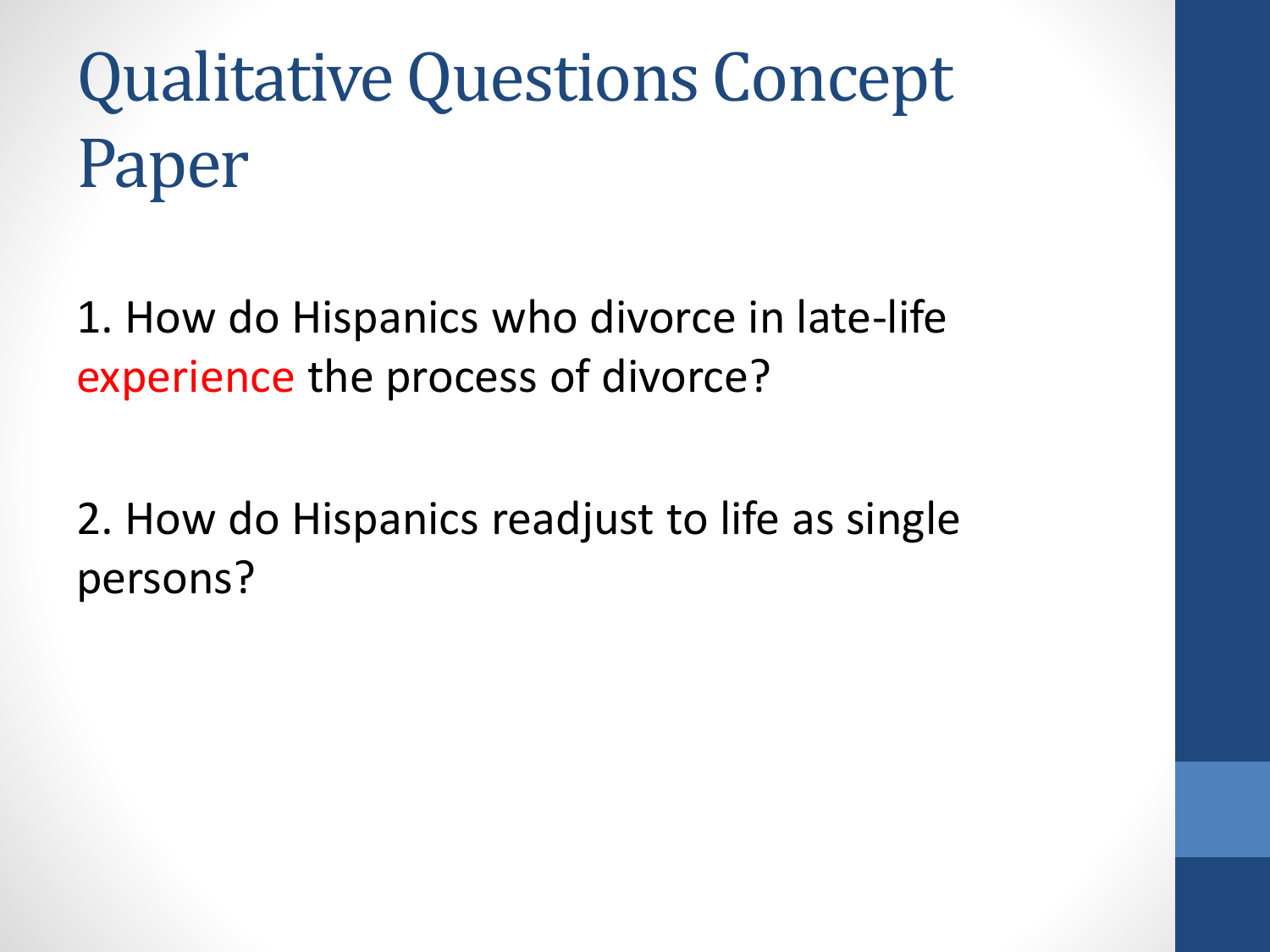#### Qualitative Case Study Proposal Purpose

The overriding purpose of this research study was to explore and increase understanding of the complex process of divorce as perceived by older Hispanic adults in South Florida. The main focus was on these individuals' perceptions of divorce as well as on the coping mechanisms used to adjust. The ultimate goal of this study was to provide insights and constructive suggestions for Hispanics who divorced late in life and after long-term marriages as well as to improve mental health professionals' understanding, assessment, and treatment of this population's perceptions of divorce.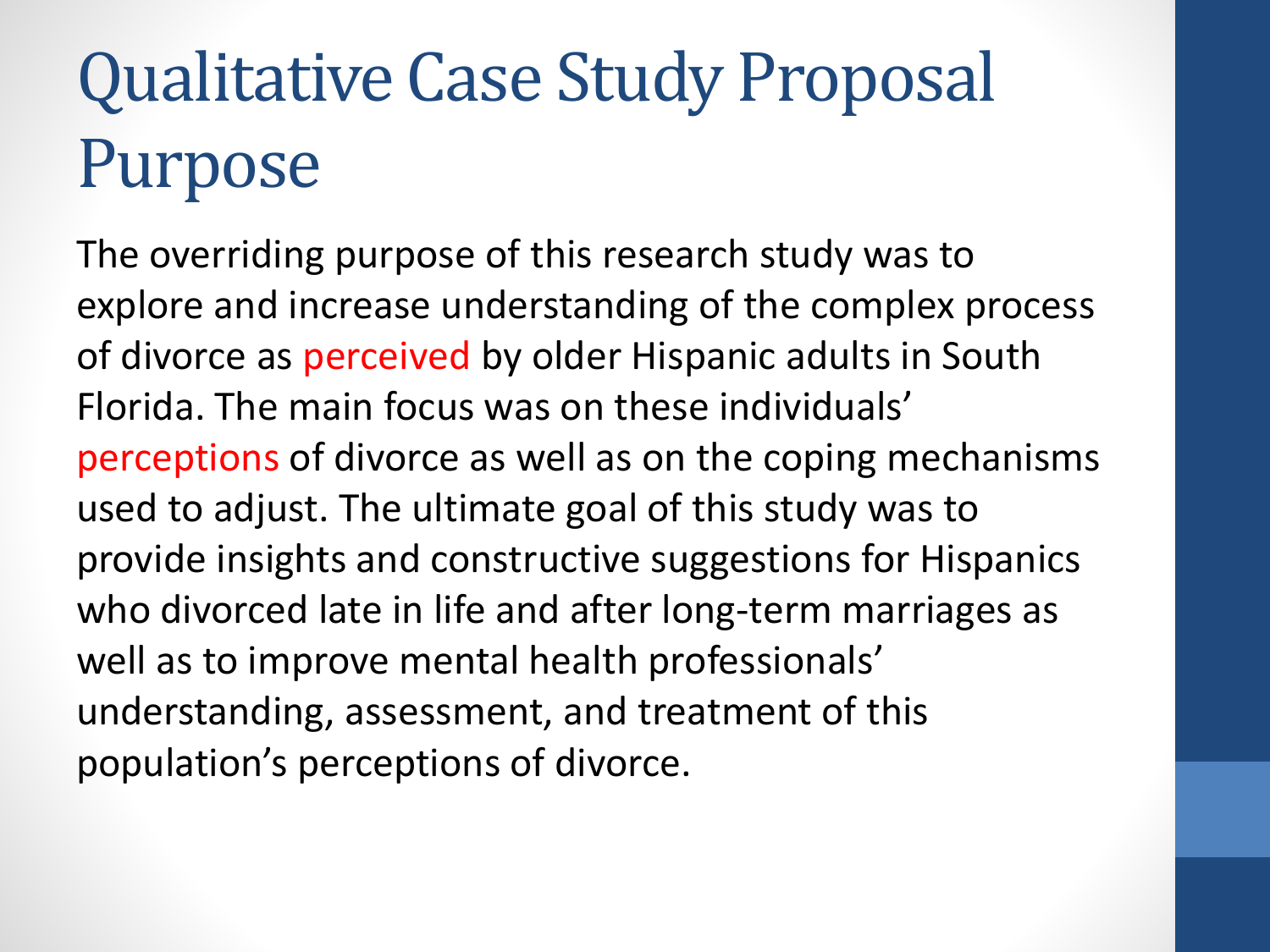#### Qualitative Case Study Questions

1. How do Hispanics who divorce in late-life perceive the process of divorce?

2. How do Hispanics understand and make meaning of their divorce?

3. What are the perceptions of Hispanics who participate in a religious divorce support group?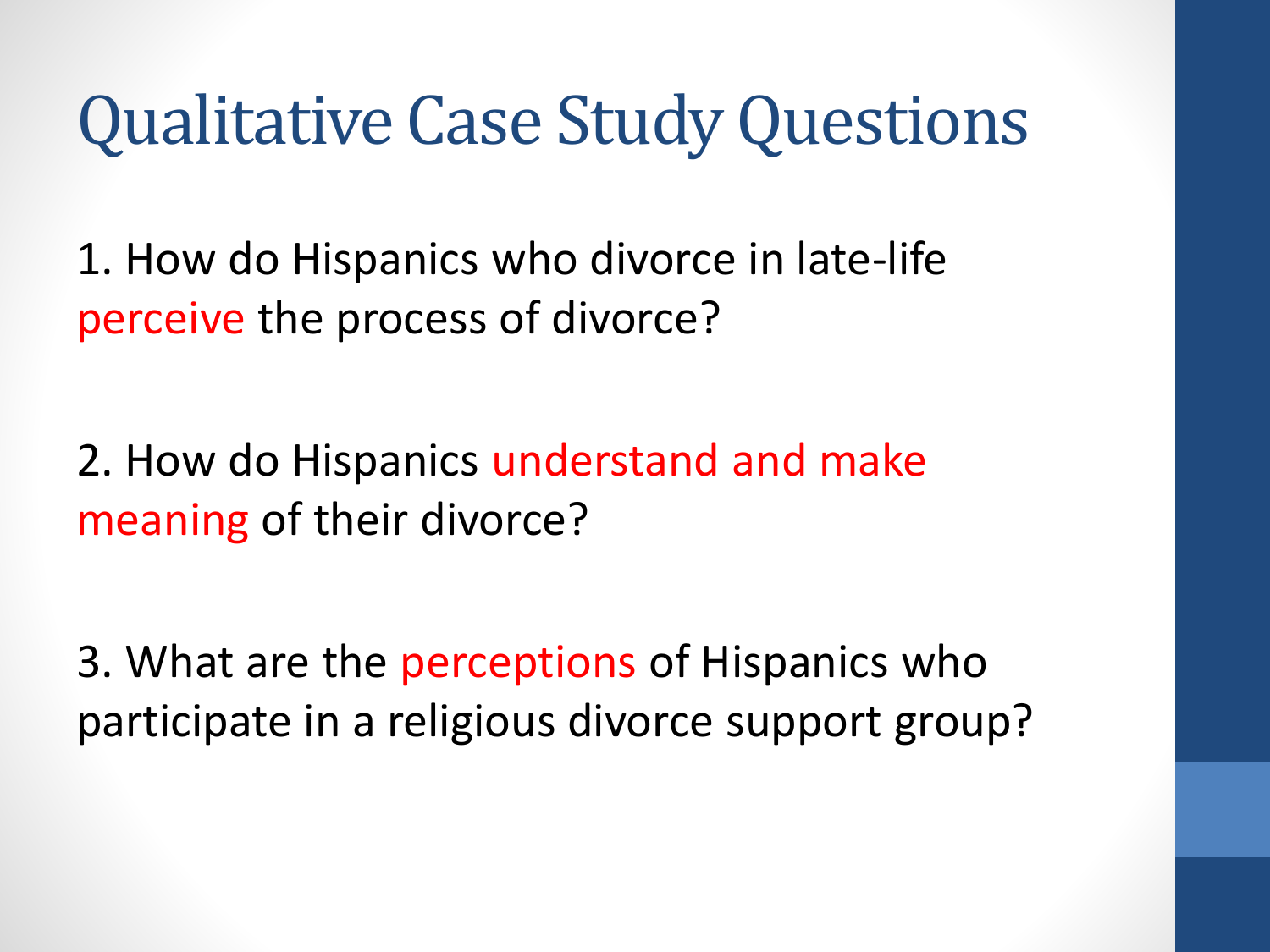## Case Study Participants and Instruments

- 15 informants from Catholic Divorce Group
- Interviews and Observations
- Developed Questionnaire (expert review, pilot)
- Observation Protocol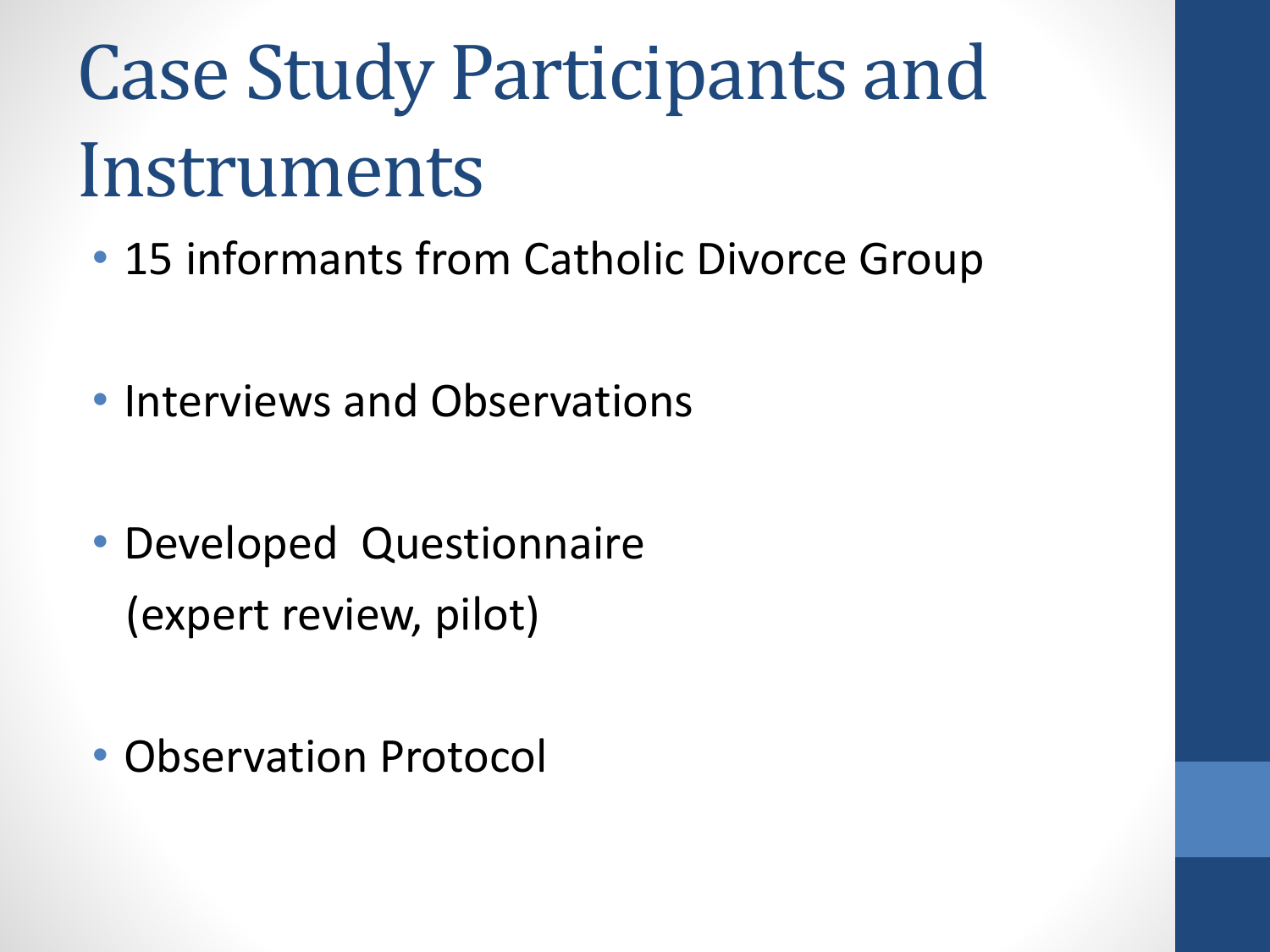#### Mixed Methods Research

• What is Mixed Methods Research?

• Example of a Mixed Methods study?

• Example of mixed methods data collections?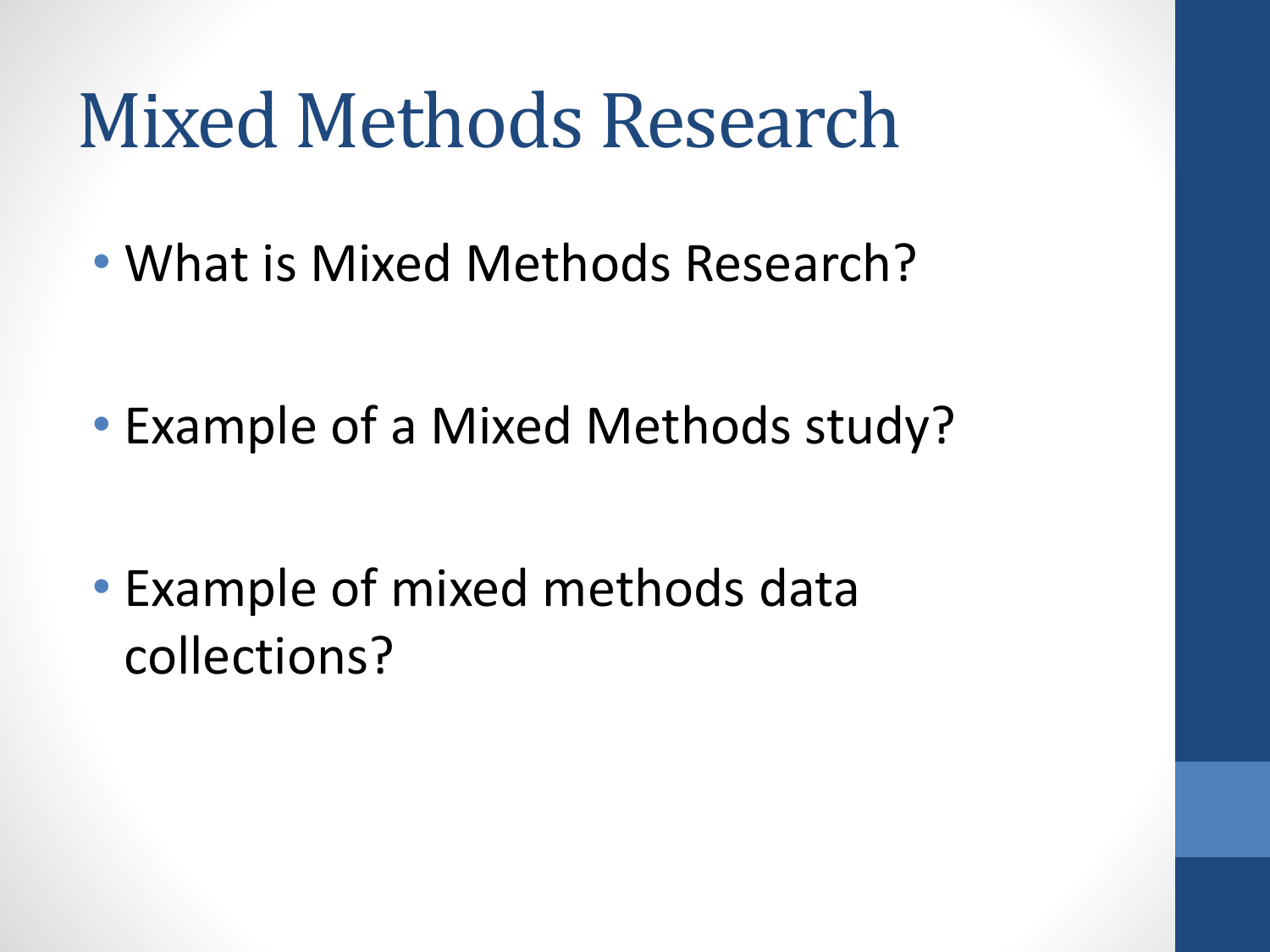## Mixed Methods Research Designs

#### • **Sequential**

- Explanatory
- Exploratory
- Transformative
- **Concurrent**
	- Triangulation
	- Embedded
	- Transformative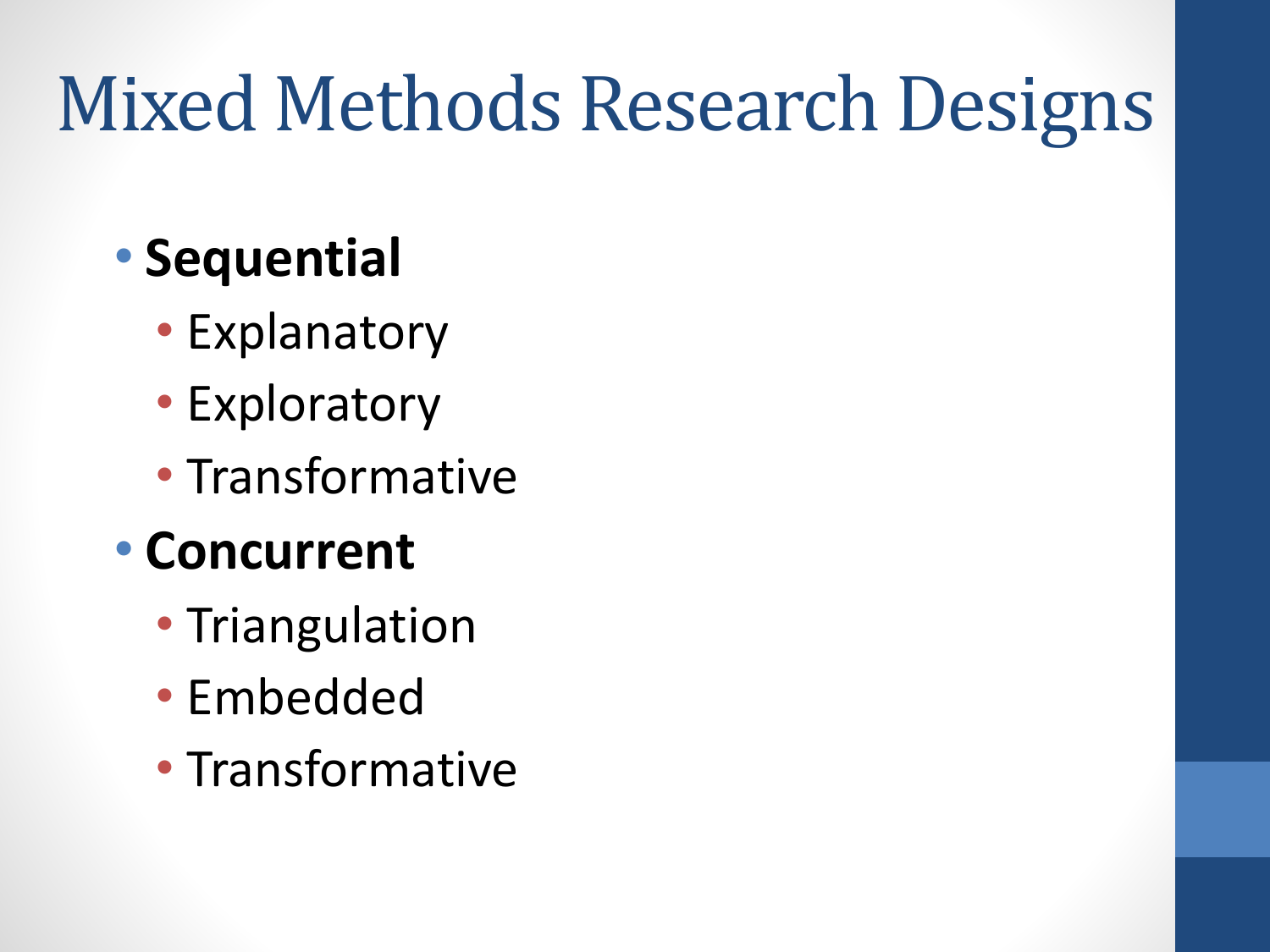#### Sample Mixed Methods Dissertation

*Preparing First-Generation College Students for Doctoral Persistence: A Mixed Methods Study of the McNair Scholars Program* 

• **Purpose**: The purpose of this **mixed methods study** is threefold: to (a) **understand** why McNair Scholars Program participants are failing to persist to completion of a doctoral degree, (b) **determine** how demographic factors **affect** McNair alumni's persistence in graduate school, and (c) determine how the demographic factors help **explain** why McNair Scholars Program participants are failing to persist to completion of a doctoral degree.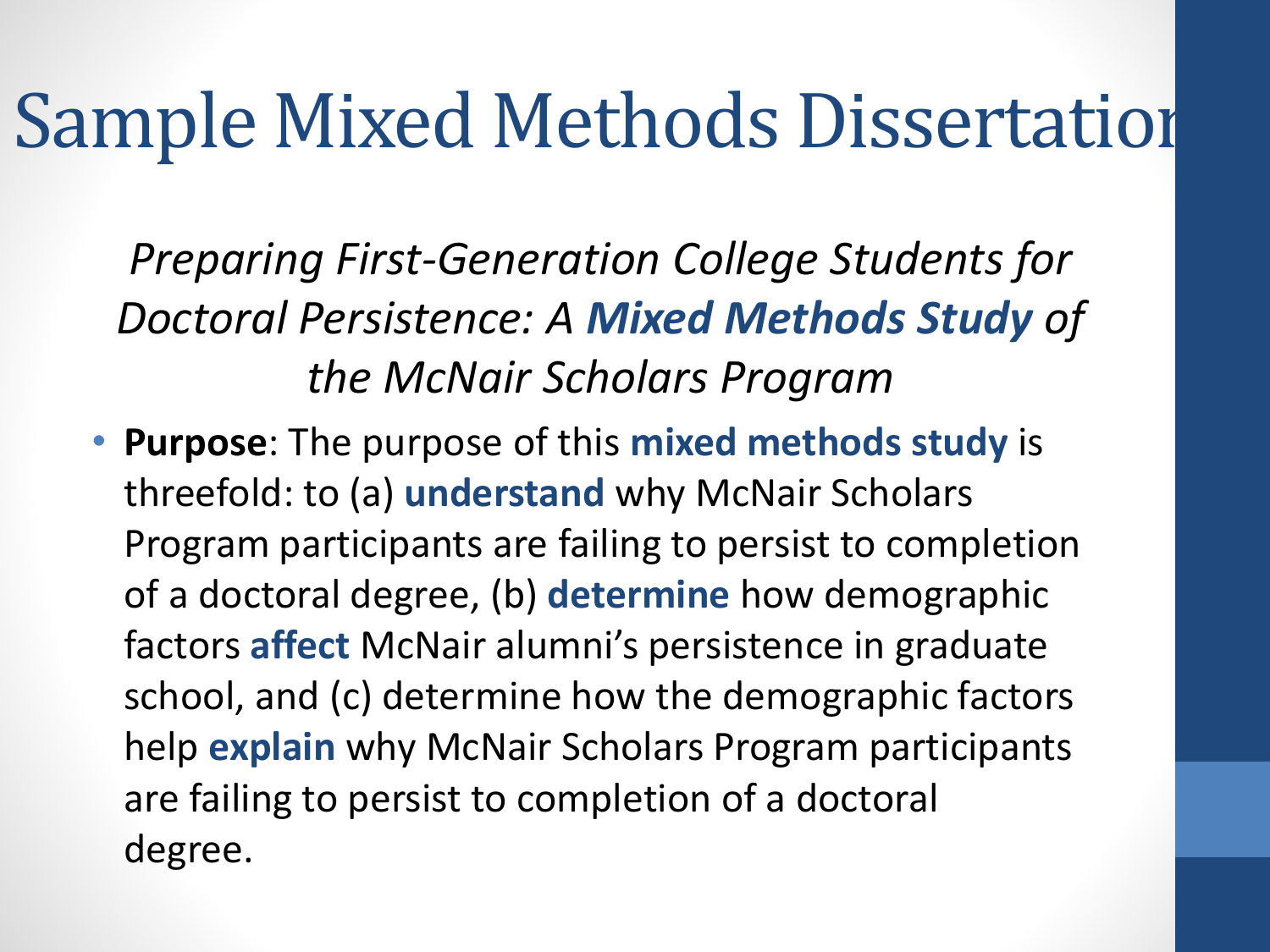#### **Qualitative Research Questions**

- **1. Why** are McNair Scholars Program participants failing to persist to completion of a doctoral degree?
- 2. What are McNair Scholars Program alumni's **perceptions** of the program's ability to prepare students for graduate school?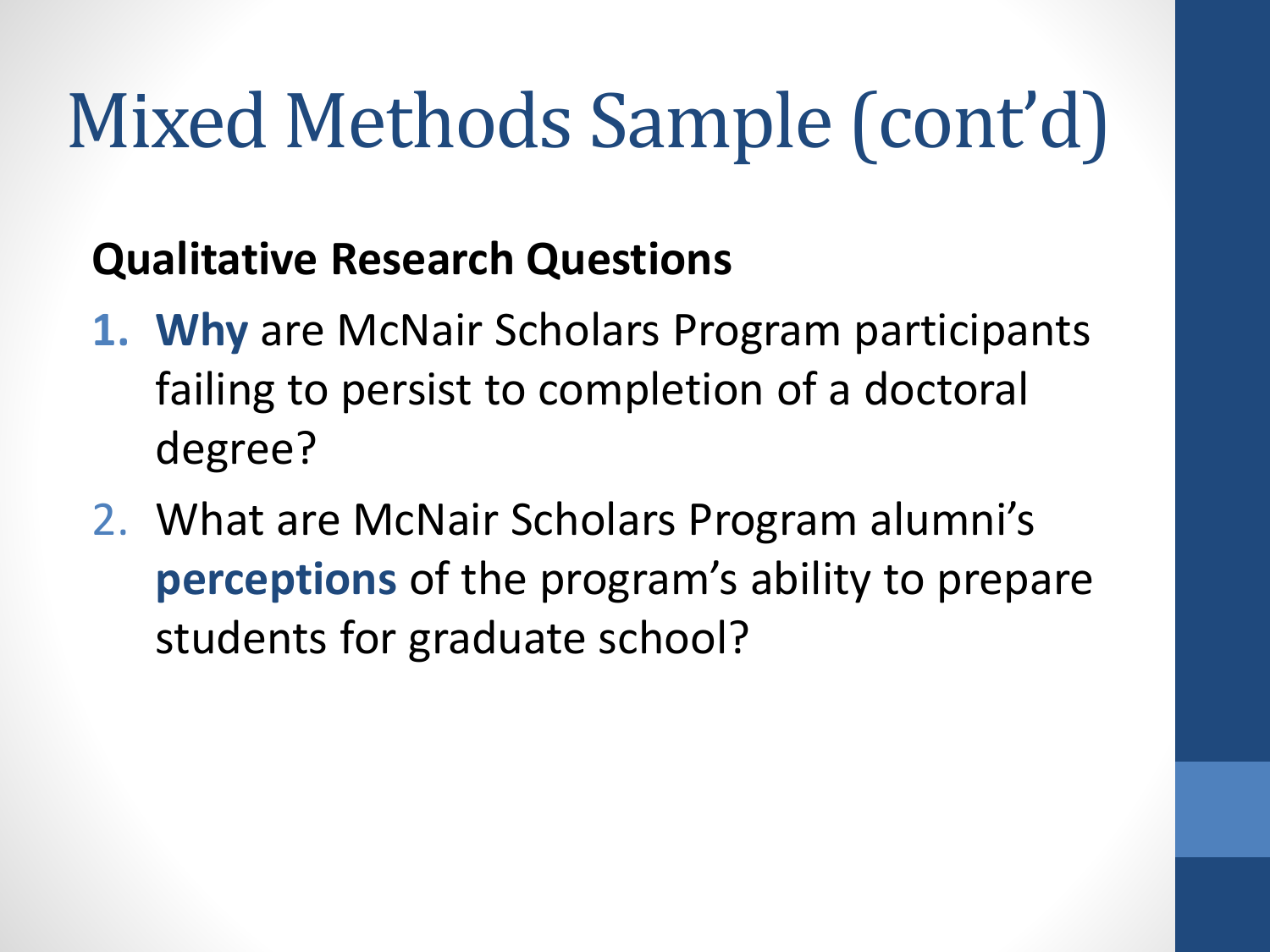#### **Quantitative Research Question**

3. How do demographic factors (i.e., age, gender, SES, baccalaureate GPA) **affect** McNair alumni's persistence in graduate school?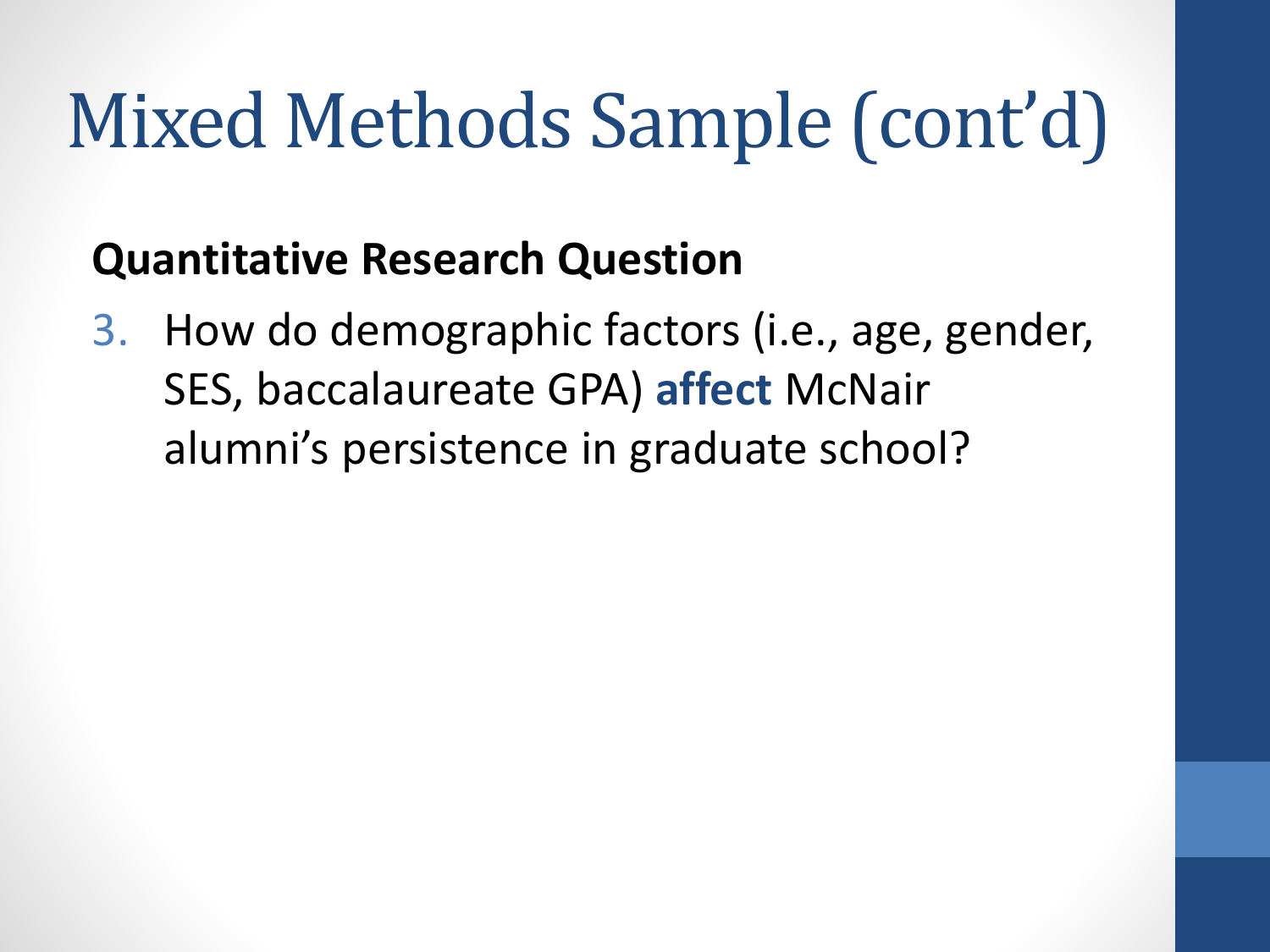#### **Mixed Methods Research Questions**

- 4. How do the demographic factors help **explain** why McNair Scholars program participants are failing to persist to completion of a doctoral degree?
- **5. What improvements** to program components **are needed** for the McNair Scholars Program to effectively prepare first-generation college students for successful persistence in graduate school?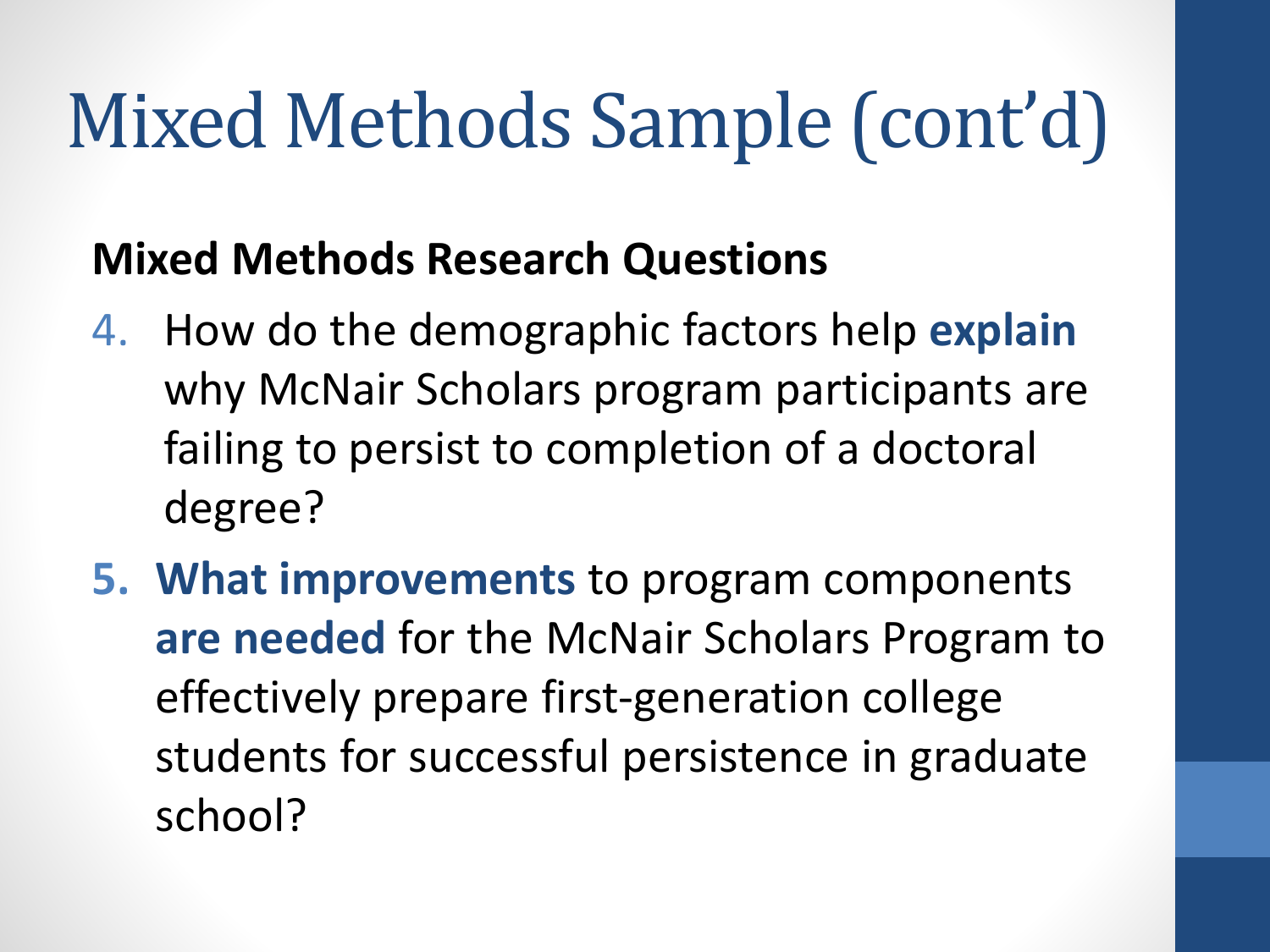#### • **Research Design**

- Collecting QUAL data, followed by quant data
- **What type of research design is this?**

#### • **Data Collection Methods**

- Focus groups
- Demographic and enrollment data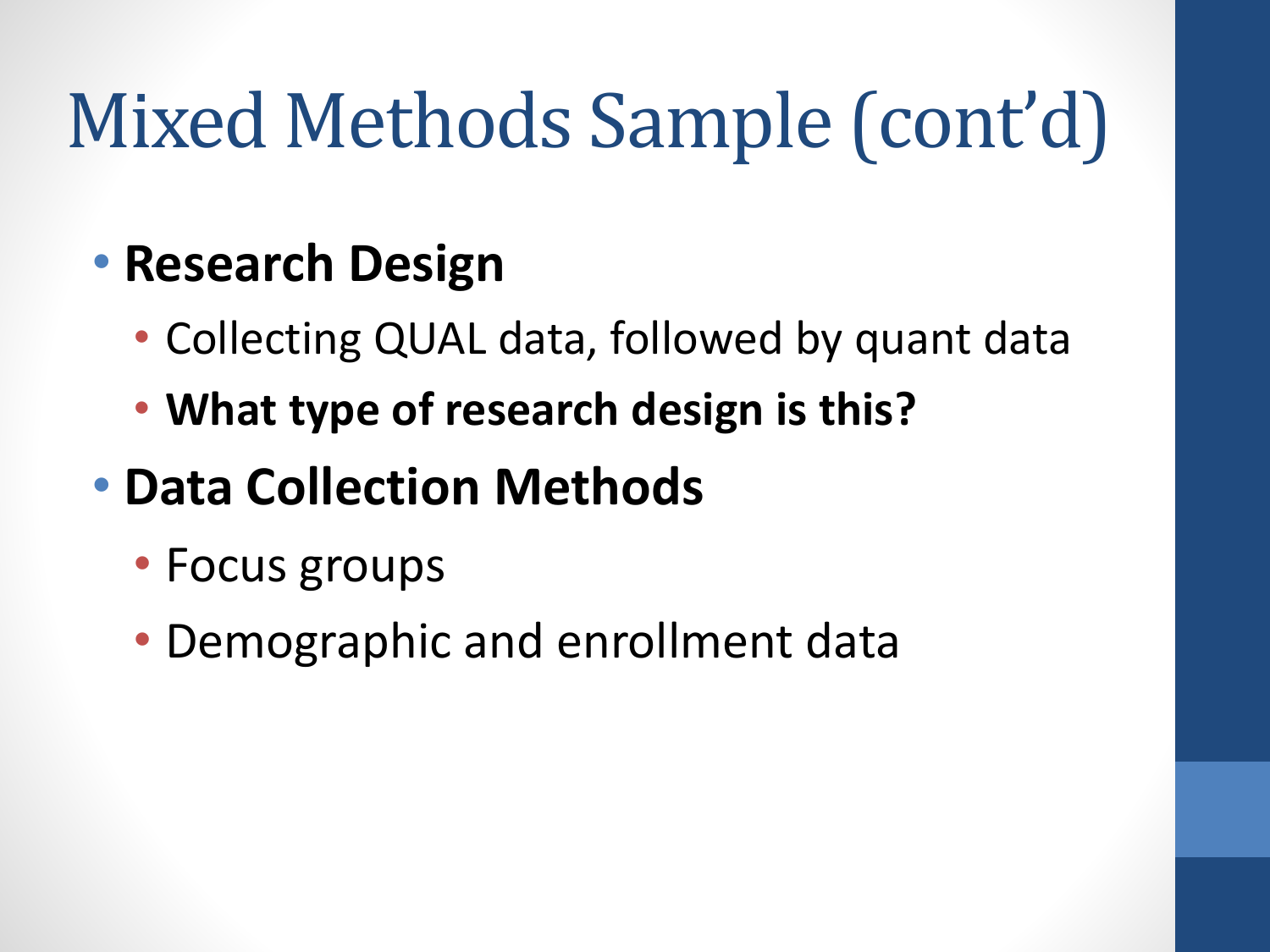## Examples from the Group?

- •Quantitative Research
- •Qualitative Research
- Mixed Methods Research